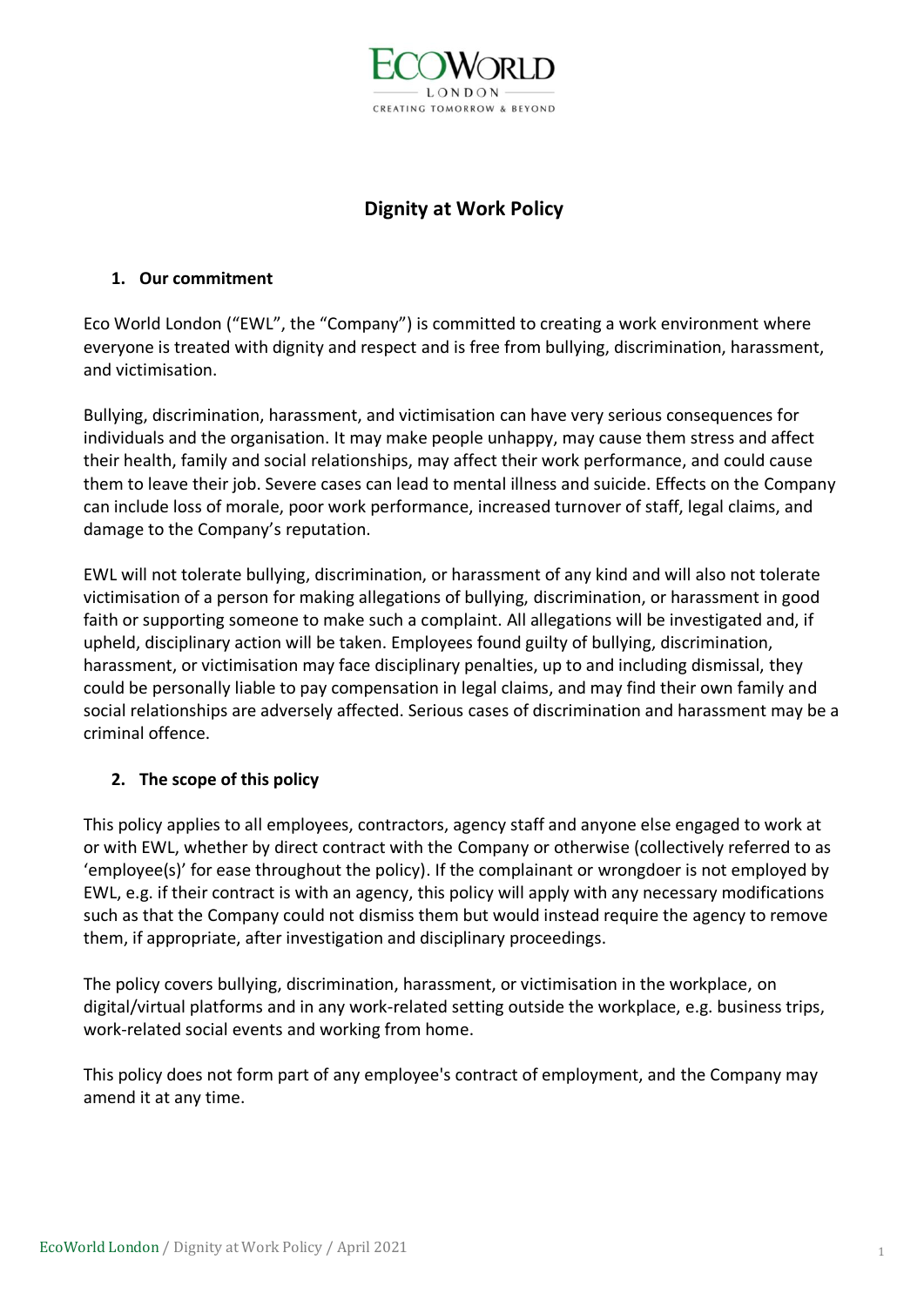

#### **3. What is bullying?**

**Bullying** is offensive, intimidating, malicious or insulting behaviour, and/or an abuse or misuse of power that is meant to undermine, humiliate, or injure the person on the receiving end.

Examples of being bullied at work could include:

- someone spreading a false rumour about you
- someone continuously putting you down in meetings
- your line manager giving you heavier workloads than everyone else
- your department not letting you join social events

Bullying may occur in a regular pattern or may be a one-off incident and may not always be obvious or noticed by others.

#### **Upward bullying**

Bullying can be directed towards a more senior employee, such as a line manager (this can be called 'upward bullying' or 'subordinate bullying').

Examples of upward bullying can include:

- showing continued disrespect
- refusing to complete tasks
- spreading rumours

It can be from one employee or group of employees.

#### **4. What is discrimination?**

By law (the Equality Act 2010), **discrimination** is when someone's treated unfairly because of any of the 'Protected Characteristics':

- [age](https://www.equalityhumanrights.com/en/equality-act/protected-characteristics#age)
- [disability](https://www.equalityhumanrights.com/en/equality-act/protected-characteristics#disability)
- [gender reassignment](https://www.equalityhumanrights.com/en/equality-act/protected-characteristics#reassignment)
- [marriage and civil partnership](https://www.equalityhumanrights.com/en/equality-act/protected-characteristics#marriage)
- [pregnancy and maternity](https://www.equalityhumanrights.com/en/equality-act/protected-characteristics#pregmat)
- [race](https://www.equalityhumanrights.com/en/equality-act/protected-characteristics#race)
- [religion or belief](https://www.equalityhumanrights.com/en/equality-act/protected-characteristics#rob)
- [sex](https://www.equalityhumanrights.com/en/equality-act/protected-characteristics#sex)
- [sexual orientation](https://www.equalityhumanrights.com/en/equality-act/protected-characteristics#lgb)

It's against the law to treat someone unfairly because of any of the Protected Characteristics, except in very rare circumstances.

An employer must not ask questions about any Protected Characteristic when hiring new employees, except in rare circumstances. They should instead ask all applicants if they need any reasonable adjustments to complete the interview or any part of the hiring process.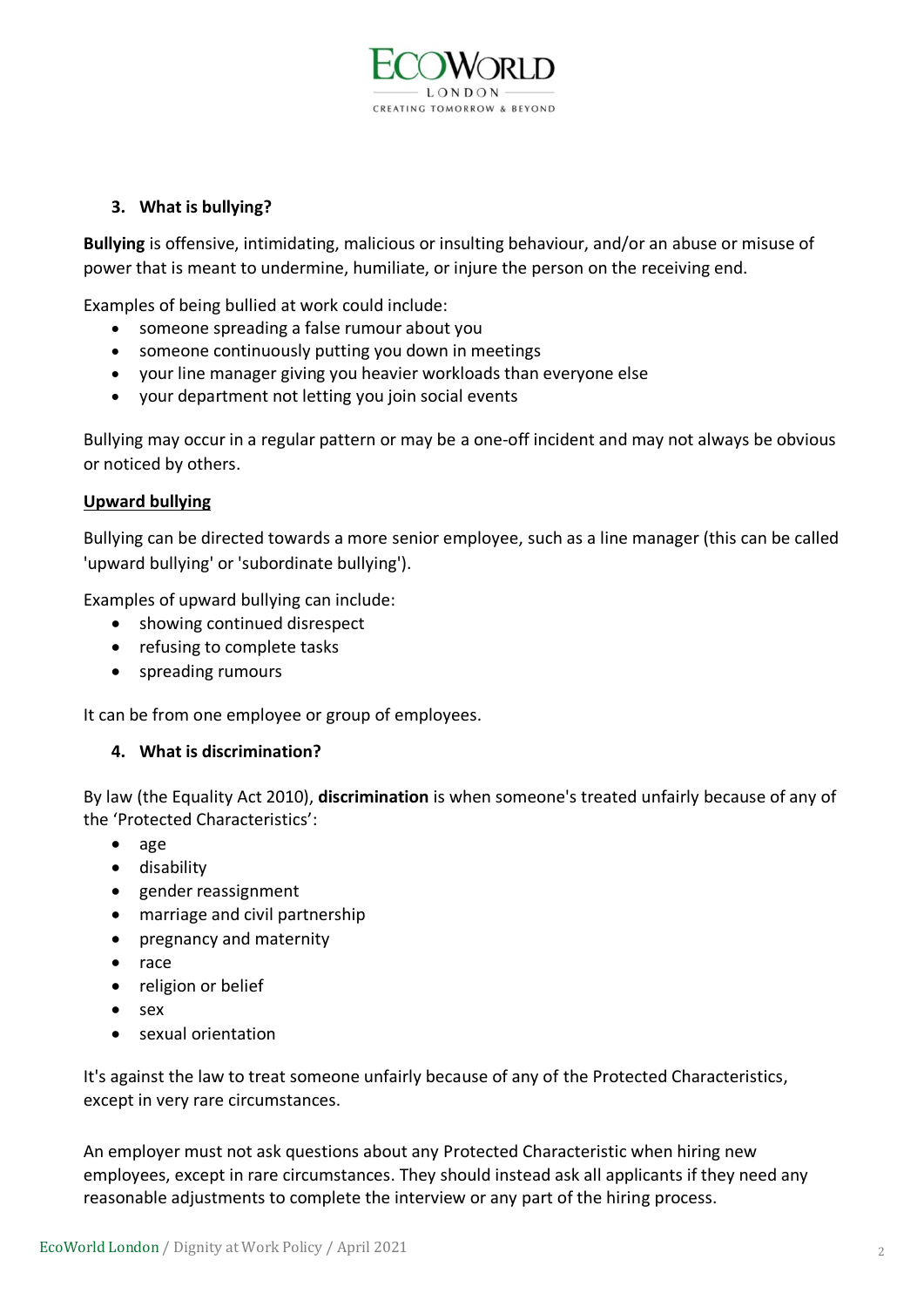

**Direct discrimination** is when someone is treated unfairly because of a Protected Characteristic, such as sex or race. For example, someone is not offered a promotion because they are a woman and the job goes to a less qualified man.

Direct discrimination includes '**discrimination by association'** where someone is treated unfairly because of the Protected Characteristic of someone they know or someone they are associated with, and '**discrimination by perception'** when someone treats a person unfairly because they think they have a certain Protected Characteristic, whether or not it is true.

**Indirect discrimination** can happen when there are rules or arrangements that apply to a group of employees or job applicants, but in practice are less fair to a certain Protected Characteristic. For example, a job advert states applicants must have 10 years' experience in the Property industry, which could be discriminating indirectly based on age.

An indirect discrimination case may not be upheld if the employer can prove a business case for the rule or arrangement.

### **5. What is harassment?**

**Harassment** is when bullying or unwanted behaviour is about any of the following Protected Characteristics under discrimination law:

- age
- disability
- gender reassignment
- race
- religion or belief
- sex
- sexual orientation

The law on harassment does not cover pregnancy and maternity or marriage and civil partnership.

As with bullying, the person being harassed might feel emotions including feeling disrespected, frightened, humiliated, made fun of, offended or threatened.

To satisfy the conditions for harassment, the unwanted behaviour must have either:

- violated the person's dignity, whether it was intended or not
- created a hostile environment for the person, whether it was intended or not

For example, a group at work making offensive comments about an employee's age, making them feel humiliated and anxious about coming to work.

Or a male line manager regularly putting down a female employee because she is a woman.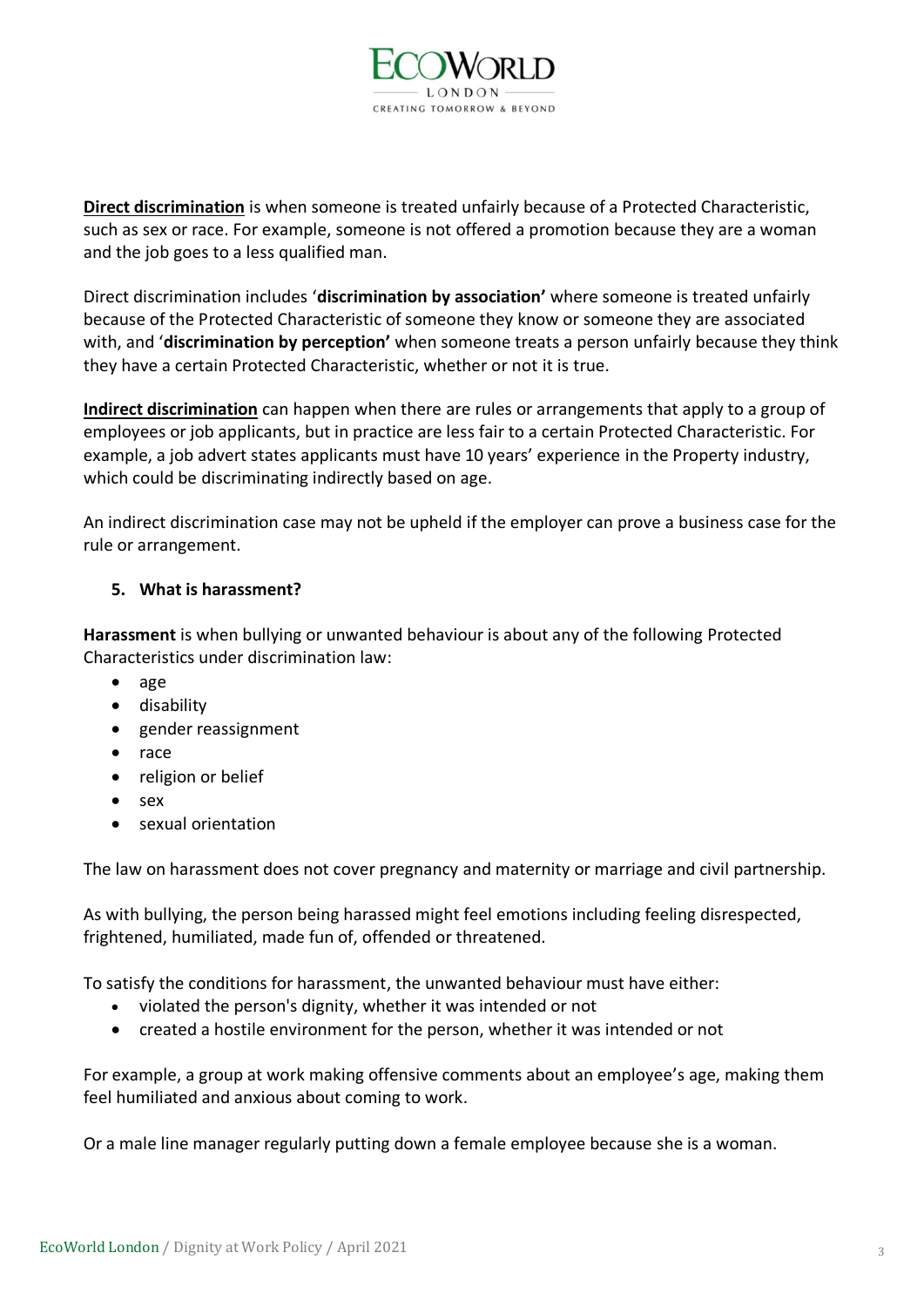

Harassment can be a serious one-off incident or repeated behaviour and can include spoken or written words, imagery, graffiti, gestures, mimicry, jokes, pranks and physical behaviour that affects the person.

Even if the person being harassed does not ask for it to stop, it is still against the law.

Under the law, there's also protection against:

- sexual harassment, which is unwanted behaviour of a sexual nature. This can be written, verbal, imagery, physical or sexual assault. For example, someone making sexual comments or trying to touch someone against their will.
- being treated unfairly because they have received or stood up against these types of harassment.

It may not be so clear in advance that some other forms of behaviour would be unwelcome to, or could offend, a particular person, e.g. certain "banter", flirting or asking someone for a private drink after work. In these cases, first-time conduct that unintentionally causes offence will not be harassment, but it will become harassment if the conduct continues after the recipient has made it clear, by words or conduct, that such behaviour is unacceptable to them.

### **6. Unwanted conduct from a third party**

There may also be circumstances in which an employee is subjected to unwanted conduct from a third party, such as a client or customer. If an employee feels they have been bullied, discriminated, or harassed by any customer, supplier, vendor or visitor, the employee should report any such behaviour to their line manager who will take appropriate action.

# **7. What is victimisation?**

**Victimisation** is subjecting a person to a detriment because they have, in good faith, raised a complaint (whether formally or otherwise) that someone has bullied, discriminated, or harassed, or supported someone to make a complaint or given evidence in relation to a complaint.

Victimisation would include isolating someone who has made a complaint or giving them heavier / more difficult workload.

Provided that you act in good faith, i.e. you genuinely believe that what you are saying is true, the Company will take appropriate action to deal with any alleged victimisation, which may include disciplinary action against anyone found to have victimised you.

Making a complaint that you know to be untrue, or giving evidence that you know to be untrue, may lead to disciplinary action being taken against you.

#### **8. Other examples of unacceptable behaviour**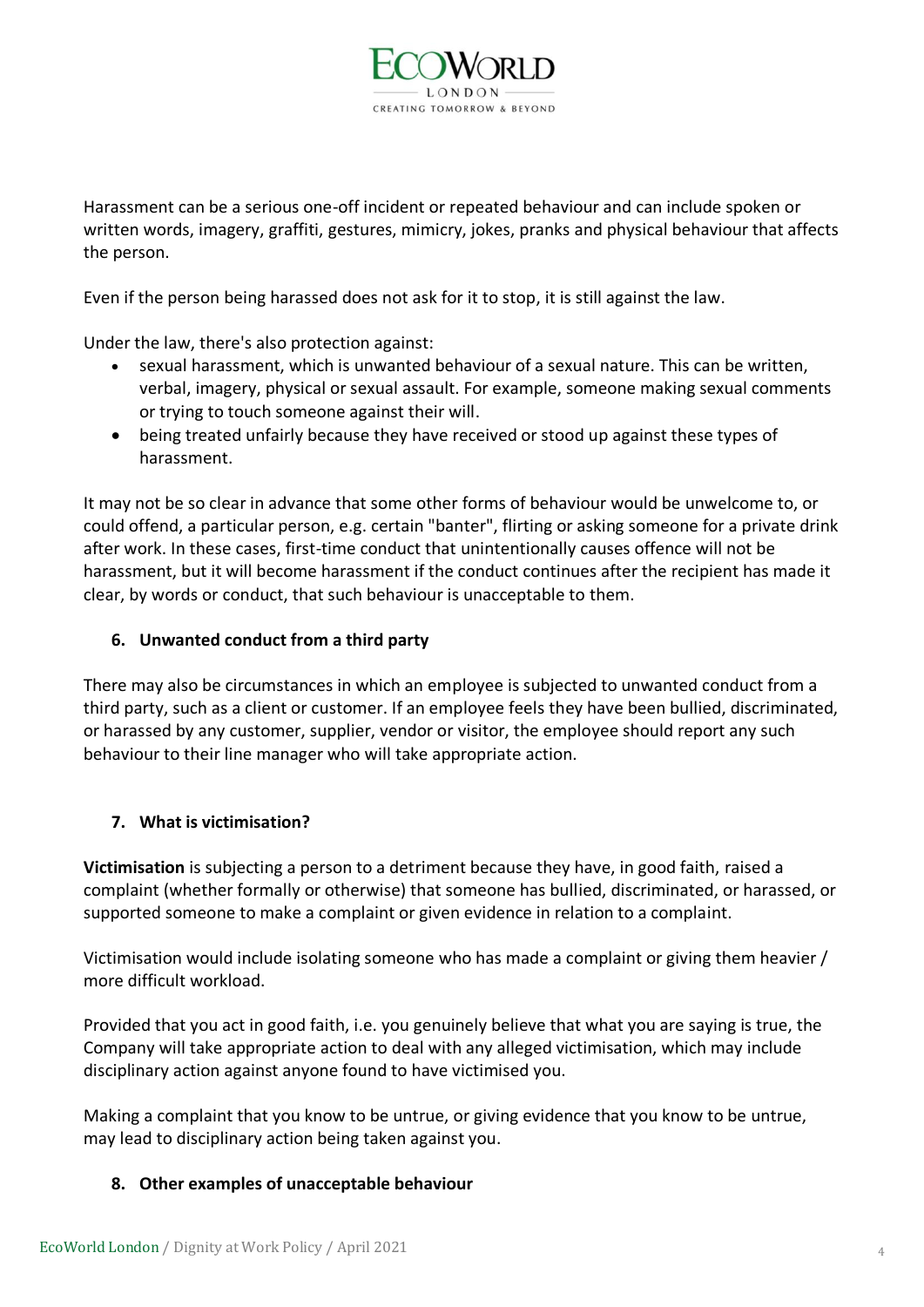

Examples of unacceptable behaviour that are covered by this policy include (but are not limited to):

- physical conduct ranging from unwelcome touching to serious assault
- unwelcome sexual advances
- the offer of rewards for going along with sexual advances, e.g. promotion, access to training
- threats for rejecting sexual advances, e.g. suggestions that refusing advances will adversely affect the employee's employment, evaluation, pay, advancement, assigned work, or any other condition of employment or career development
- demeaning comments about a person
- unwelcome jokes or comments of a sexual or racial nature or about an individual's age, disability, sexual orientation or religion
- questions about a person's sex life
- unwanted nicknames related to a person's age, race or disability
- the use of obscene gestures / language
- excluding an individual because they are associated or connected with someone with a Protected Characteristic, e.g. their child is gay, spouse is black, or parent is disabled
- ignoring an individual because they are perceived to have a Protected Characteristic when they, in fact, do not e.g. an employee is thought to be Jewish, or is perceived to be transgender
- the open display of pictures or objects with sexual or racial overtones, even if not directed at any particular person, e.g. magazines, calendars or pin-ups
- spreading malicious rumours or insulting someone
- picking on someone or setting him/her up to fail
- making threats or comments about someone's job security without good reason
- ridiculing someone
- isolation or non-cooperation at work and excluding someone from social activities.

# **9. Employee responsibility**

All employees have a responsibility to:

- treat all colleagues with dignity and respect and take appropriate measures to ensure that bullying, discrimination, harassment, or victimisation does not occur.
- be aware of how their own behaviour may affect others and change it, if necessary you can still cause offence even if you are "only joking"
- take a stand if they think inappropriate jokes or comments are being made
- make it clear to others when they find their behaviour unacceptable
- intervene, if possible, to stop unacceptable behaviour and give support to recipients
- report any witnessed or suspected incidents of bullying, discrimination, harassment, or victimisation immediately to their line manager, the People Team or a member of the Senior Leadership Team ("SLT") and support the Company in the investigation of complaints.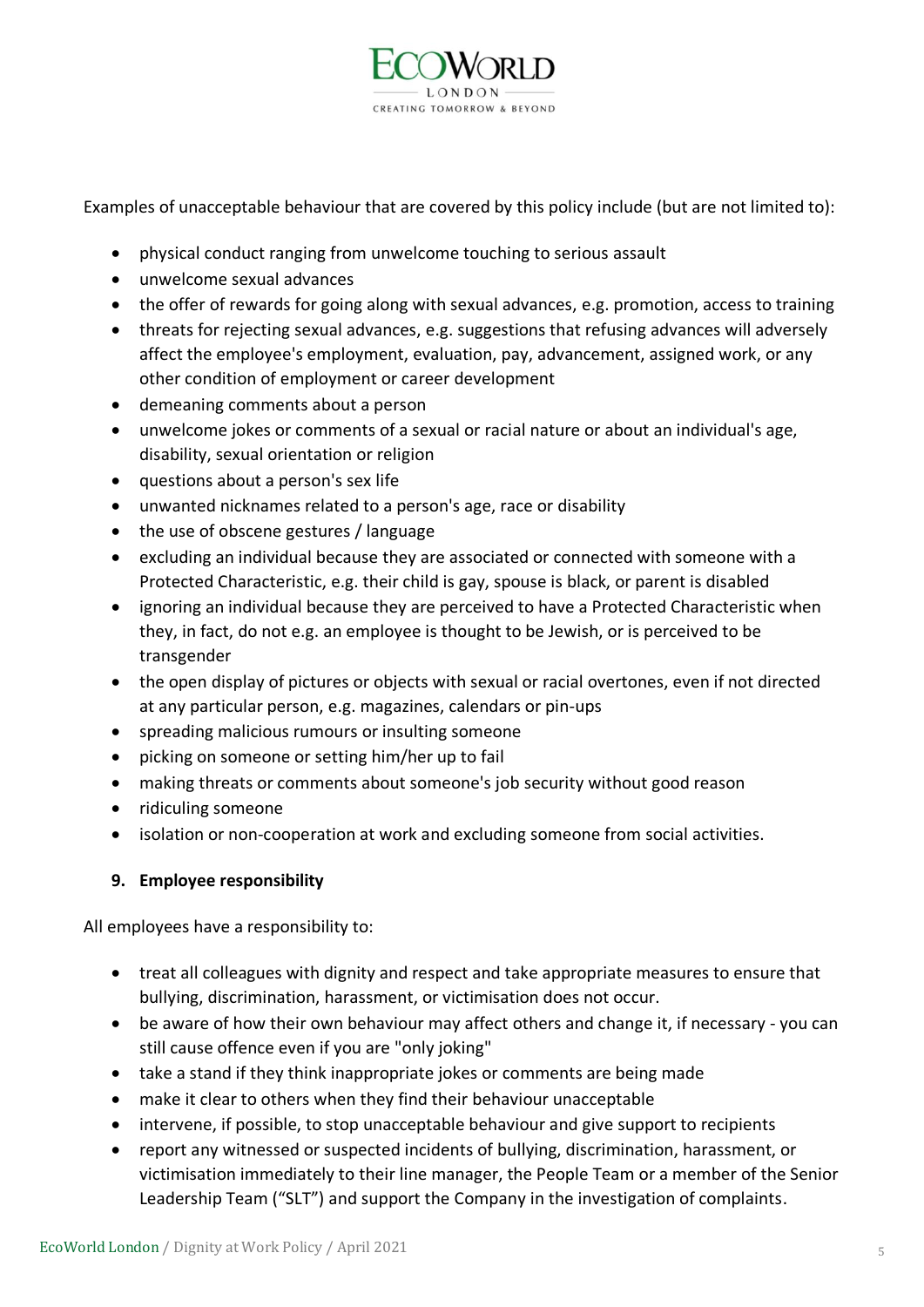

If a complaint of bullying, discrimination, or harassment is made employees must not prejudge or victimise the complainant or alleged person.

#### **10. Line manager responsibility**

All managers have a particular responsibility to:

- set a good example by their own behaviour and make sure employees know what standards of behaviour are expected of them
- ensure that there is a supportive working environment
- create a working environment in which employees feel able to challenge inappropriate behaviour
- maintain appropriate levels of communication with their employees and should hold regular 1-1 meetings, team meetings and performance reviews
- intervene to stop bullying, discrimination, harassment, or victimisation and ensure all incidents are dealt with seriously, promptly and fairly.
- keep notes of actions taken and follow up with employees to ensure the situation has improved.

Line managers also should promptly report to the People Team, or to the SLT, any complaint of bullying, discrimination, harassment, or victimisation, or any incident of unacceptable behaviour witnessed by them.

# **11. What should I do if I think I am being bullied, discriminated, harassed, or victimised?**

In some cases, the person upsetting you might not realise the effect of their actions so you can try talking with them, if you feel you can.

It's a good idea to:

- explain how their behaviour makes you feel
- be firm, not aggressive
- stick to the facts

If you do not feel comfortable talking to the person face to face, you could put it in an email or talk with someone at work you feel comfortable with, such as your line manager, a member of the SLT, someone in the People Team or a trade union representative. Alternatively, an initial approach could be made on your behalf by one of these people.

You should tell the person what behaviour you find offensive and unwelcome and say that you would like it to stop immediately. You may want to add that, if the behaviour continues, you intend to make a formal complaint.

Any employee can report an issue they have seen or heard at work, even if the unwanted behaviour is not directed at them.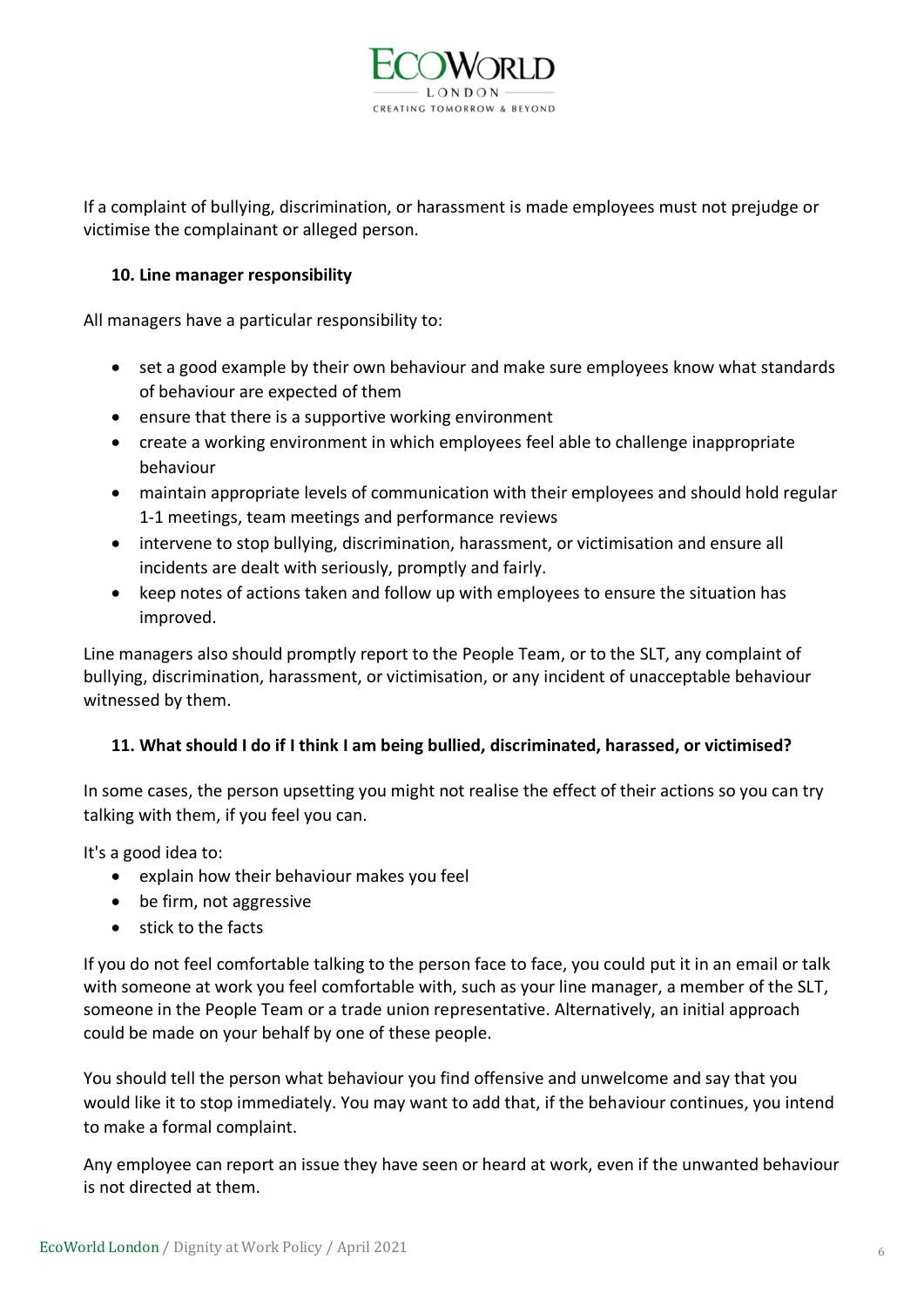

It's also a good idea to keep a diary or record of any unwanted behaviour, including how it made you feel, dates and times it happened, any evidence e.g. emails or screenshots of social media posts and any witnesses.

Most cases happen out of sight of others, so you might not have any witnesses. This does not stop you reporting the matter to your line manager to get the situation resolved.

If you do not feel comfortable doing this, or an informal approach does not resolve matter, or the issue is very serious, you can raise a formal complaint by using the Company's grievance procedure.

In the case of grievances about bullying, discrimination, harassment, or victimisation the normal grievance procedure is modified so that you can choose whether to raise your grievance with your line manager, directly with the People Team or if appropriate, a member of the SLT. This flexibility will allow you to bring your complaint in the first instance to someone of your own sex, if you so choose.

In very serious cases, a criminal offence may have been committed and you may wish to report matters to the police. The Company can arrange for someone to accompany you to make a complaint to the police.

All complaints will be investigated promptly and, if appropriate, disciplinary proceedings will be brought against the alleged person. You will have the right to be accompanied by a fellow employee or trade union official at any meeting dealing with your grievance in accordance with the Company's grievance policy. You will be kept informed of the general progress of the process of investigation and, subject to data protection requirements, the outcome of any disciplinary proceedings. The Company will decide on a balance of probabilities, after considering all available evidence, whether or not the alleged behaviour has occurred.

The Company will treat all complaints sensitively and maintain confidentiality to the maximum extent possible. Investigation of allegations will normally require limited disclosure on a "need to know" basis. For example, your identity and the nature of the allegations must be revealed to the person you are complaining about, so they are able to respond to the allegations. Some details may also have to be given to potential witnesses, but this will be limited as far as possible, while ensuring a fair and sufficiently thorough investigation. The importance of confidentiality will be emphasised to witnesses. If the complaint is upheld, but does not result in dismissal, line managers may need to be given some information where this is necessary for them to manage the risk of further harassment by that person against you or others.

Wherever possible, the Company will try to ensure that you and the alleged person are not required to work together while the complaint is under investigation. This could involve giving you the option of working from home, where possible, or remaining at home on special leave, if agreed. In the case of serious allegations, the alleged person may be suspended while investigation and any disciplinary proceedings are underway.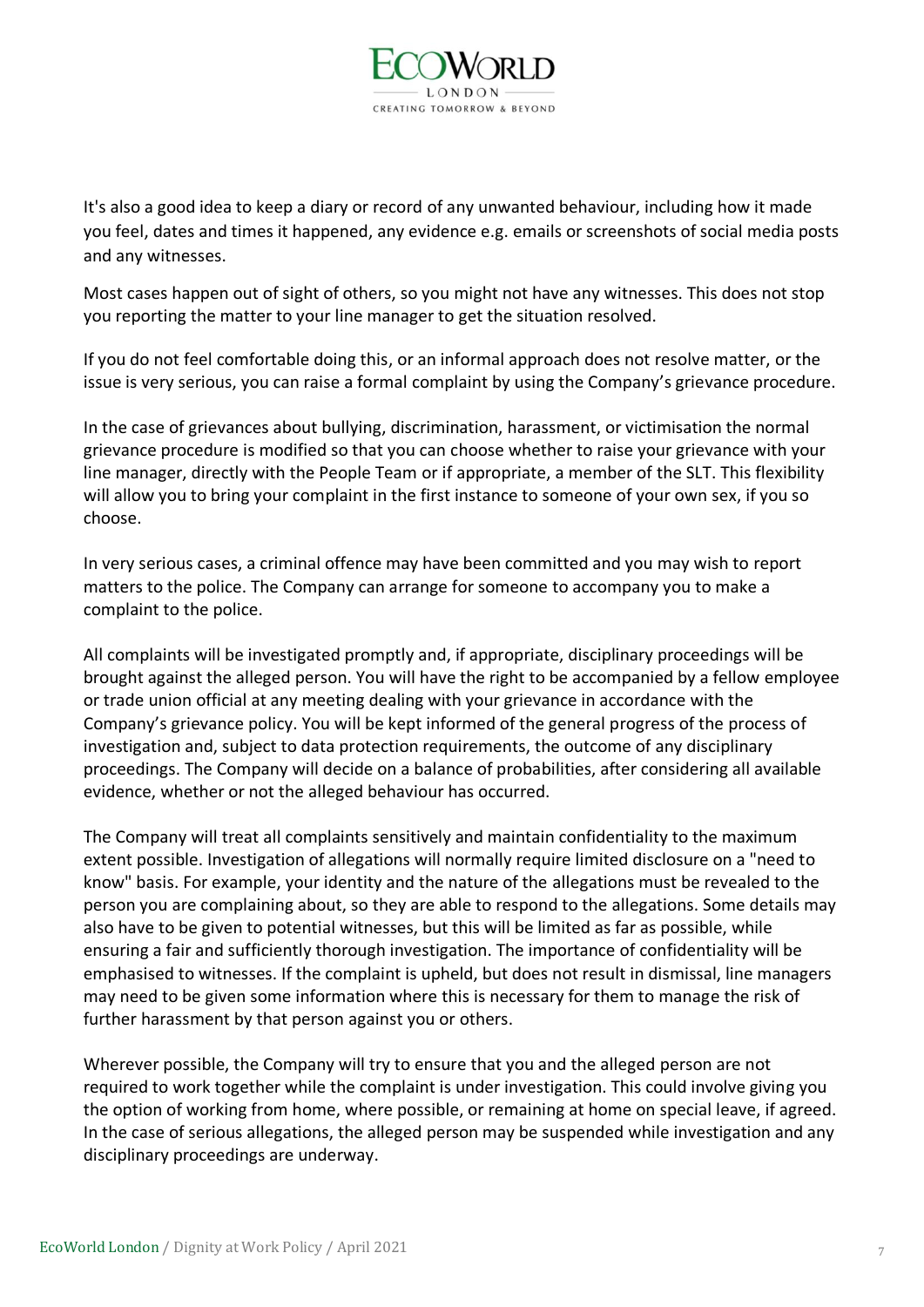

If your complaint is upheld, and the person found to have bullied, discriminated, harassed, or victimised you remains in the Company's employment, every effort will be made to ensure that, if possible, you do not have to continue to work alongside this person, if you do not wish to do so. The Company will discuss the options with you. These may include the transfer of the person at fault or, if you wish, you may be able to transfer to another post.

If your complaint is not upheld, the Company will support you, the alleged person and your line manager(s) in making arrangements for you both to continue or resume working and to help repair working relationships. The Company will consider requests to avoid having to resume a working relationship after the investigation has concluded.

You have a right not to be victimised for making a complaint in good faith, even if the complaint is not upheld. However, making a complaint that you know to be untrue may lead to disciplinary action being taken against you.

Some types of bullying and harassment may constitute unlawful discrimination and may give rise to the possibility of other civil claims or criminal proceedings. There are strict time limits for bringing claims of unlawful discrimination to an employment tribunal.

# **12. What happens if I am accused of bullying, discrimination, harassment, or victimisation?**

If someone approaches you informally about your behaviour, do not dismiss the complaint out of hand because you were "only joking" or think the complainant is being too sensitive. Remember that different people find different things acceptable and everyone has the right to decide what behaviour is acceptable to them and to have their feelings respected by others. You may have offended someone without intending to. If that is the case, the person concerned may be content with an explanation and an apology from you and an assurance that you will be careful in future not to behave in a way that you now know may cause offence. Provided that you do not repeat the behaviour that has caused offence, that may well be the end of the matter.

If a formal complaint is made about your behaviour, this will be fully investigated and the Company may bring disciplinary proceedings, if appropriate. The Company will follow its disciplinary procedure and you will have the rights set out in that procedure. You will have the right to be informed of the allegations against you and to set out your side of the story and to be accompanied to meetings by a trade union official or fellow employee. The disciplinary procedure will be implemented at the appropriate stage for the seriousness of the allegation. Complaints of bullying, discrimination, harassment, and victimisation will often be allegations of gross misconduct that, if proven, could lead to dismissal without notice.

The Company will treat complaints sensitively and maintain confidentiality to the maximum extent possible. Investigation of allegations and future management of risk, if complaints are upheld, will normally require limited disclosure on a "need to know" basis. For example, some details may have to be given to potential witnesses, but this will be limited as far as possible, while ensuring a fair and sufficiently thorough investigation. The importance of confidentiality will be emphasised to witnesses.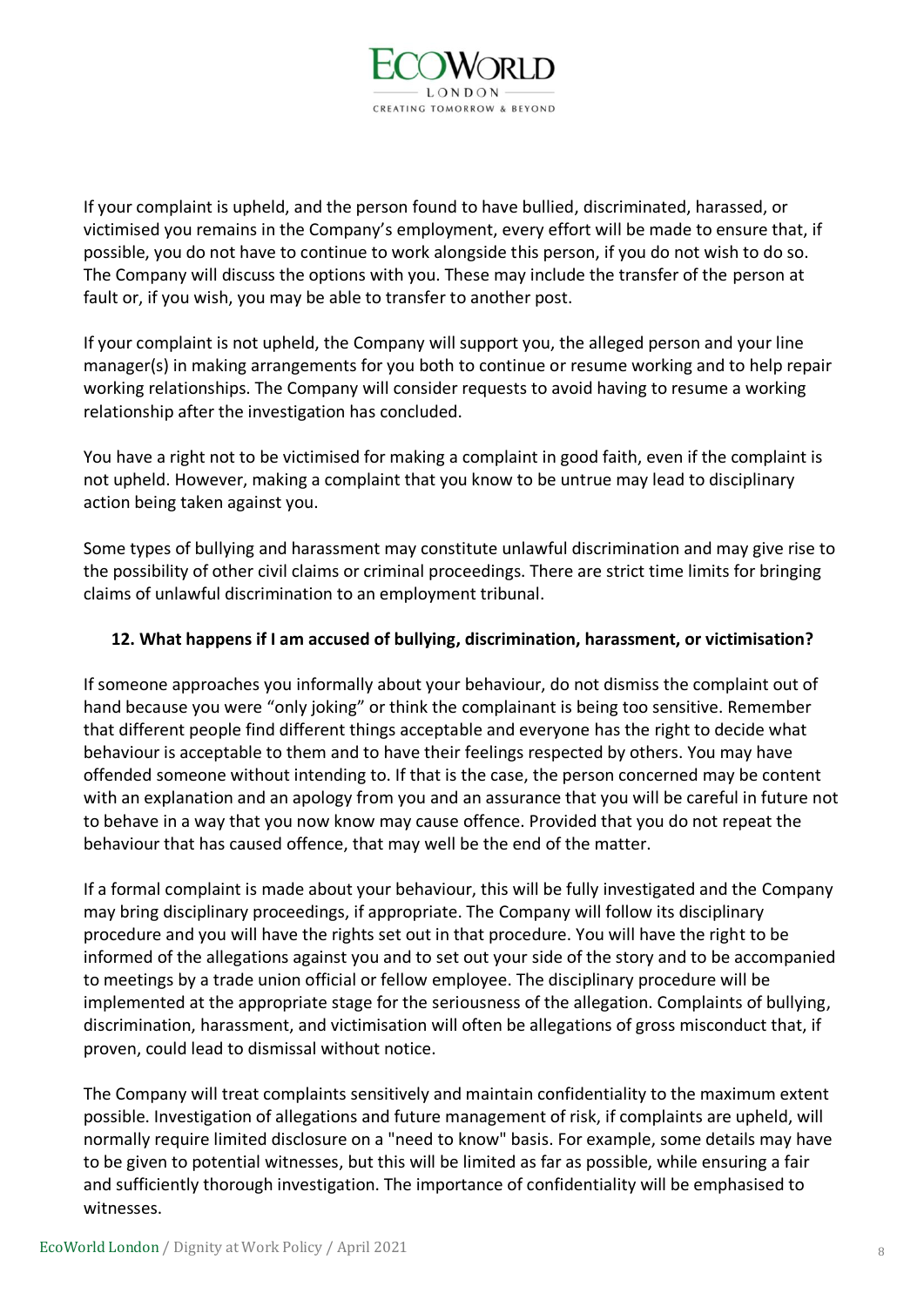

Wherever possible, the Company will try to ensure that you and the complainant are not required to work together while the complaint is under investigation. If the allegation is of gross misconduct, you may be suspended on full pay during the investigation and, if a disciplinary hearing is to be called, until disciplinary proceedings have been concluded.

If the complaint against you is upheld, on a balance of probabilities, a disciplinary penalty may be imposed up to and including dismissal, having regard to the seriousness of the offence and all relevant circumstances. If the complaint is upheld, but you are not dismissed, the Company could decide to transfer you to another post.

If a complaint is made against you that is not upheld and the Company has good grounds for believing that the complaint was not made in good faith, the Company will investigate and, if appropriate, will take disciplinary action against the person making the false complaint.

You must not victimise a person who has made a complaint in good faith against you or anyone who has supported anyone making the complaint or given evidence in relation to such a complaint. Disciplinary action will be taken against you if the Company has good reason to think that you may have victimised the complainant or someone else.

If the complaint against you is not upheld, the Company will support you, the complainant and your line manager(s) in making arrangements for you both to continue or resume working and to help repair working relationships. The Company will consider making arrangements to avoid you and the complainant having to continue to work alongside each other, if either of you do not wish to do this.

Some types of bullying or harassment may constitute unlawful discrimination and allegations may give rise to the possibility of other civil claims or criminal proceedings against you, which would proceed independently of the Company's disciplinary proceedings. You could be personally liable to pay compensation to the complainant if a successful claim in the employment tribunal or other courts was brought against you. Criminal proceedings could lead to conviction and criminal penalties.

# **13. Making this policy work**

The Company will provide training to all existing and new employees and others engaged to work at the Company to help them understand their rights and responsibilities under this policy and what they can do to help create a working environment free of bullying, discrimination, harassment, and victimisation. The Company will provide additional training to line managers to enable them to deal more effectively with any complaints.

The Company will review the outcomes of cases where complaints have been made to check that the proper procedures have been followed and to identify any points that can be learned from those cases and implement any necessary changes.